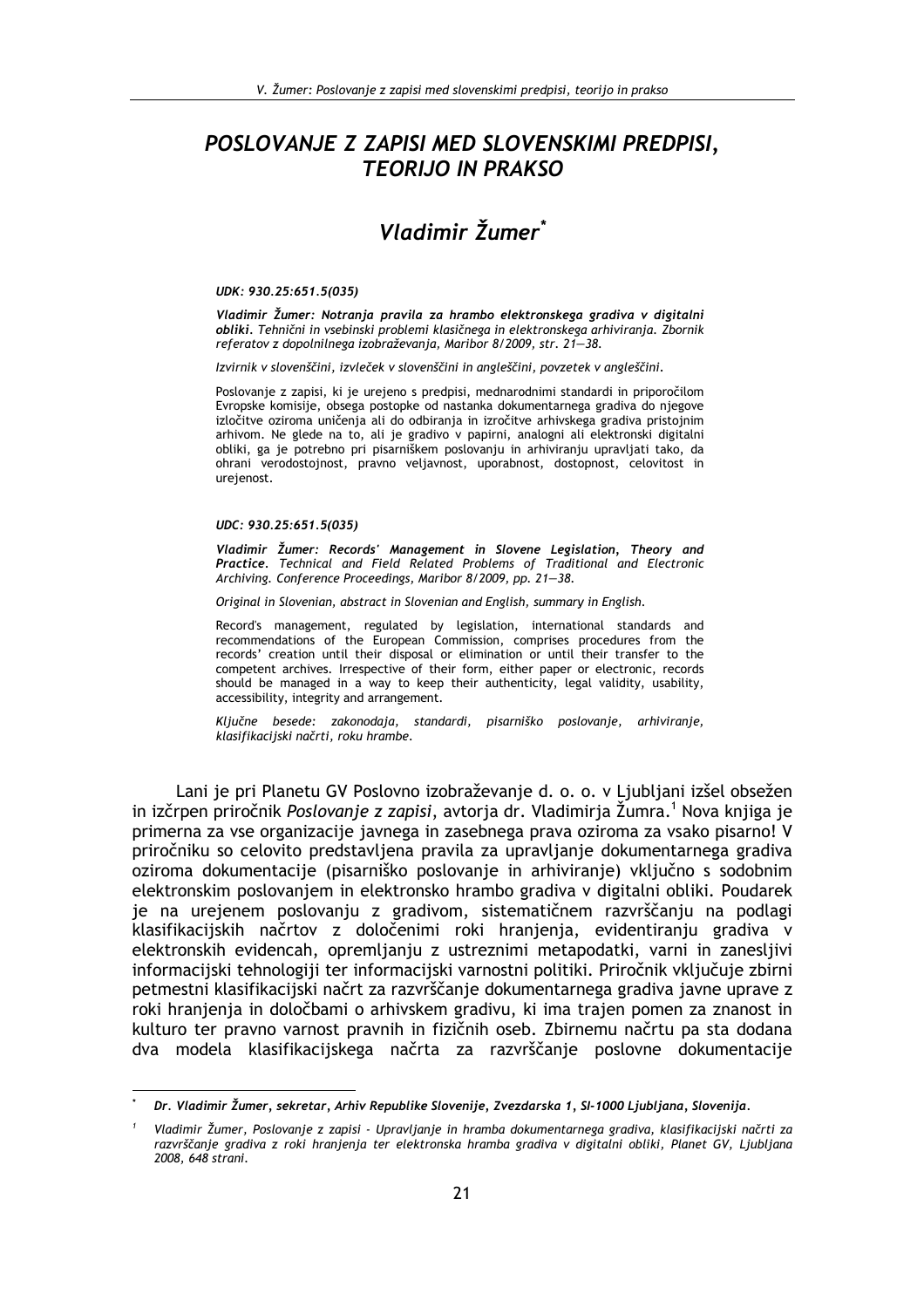gospodarskih družb, podjetij in zavodov na osnovi tipičnih poslovnih funkcij. Na koncu so zbrani predpisi, mednarodni standardi in literatura za področje pisarniškega poslovanja in arhiviranja.

Verodostojno, pravno veljavno, varno, zanesljivo, urejeno, pregledno in učinkovito klasično ter elektronsko pisarniško poslovanje ter hrambo (arhiviranje) dokumentarnega in arhivskega gradiva pravnih in fizičnih oseb v Republiki Sloveniji urejajo sodobni slovenski predpisi, kot so Uredba o upravnem poslovanju,<sup>2</sup> Zakon o varstvu dokumentarnega in arhivskega gradiva ter arhivih - ZVDAGA<sup>3</sup>, Uredba o varstvu dokumentarnega in arhivskega gradiva - UVDAG,<sup>4</sup> Enotne tehnološke zahteve za hrambo elektronskega gradiva v digitalni obliki - ETZ,<sup>5</sup> Zakon o elektronskem poslovanju in elektronskem podpisu - ZEZEP,<sup>6</sup> in še nekateri drugi področni predpisi,<sup>7</sup> mednarodni standardi (zlasti ISO 15489 - Information and Documentation - Records management, ISO 27001 - Information security management systems)<sup>8</sup> ter priporočilo Evropske komisije MoReg - Model zahtev za upravljanje elektronskih dokumentov.<sup>9</sup>

Uredba o upravnem poslovanju iz leta 2005 skupaj z ostalimi predpisi, ki urejajo poslovanje z dokumentarnim gradivom oziroma poslovno dokumentacijo v Republiki Sloveniji, velja za zelo širok krog javnopravnih oseb, to je za organe državne uprave (vključno z upravnimi enotami in drugimi območnimi enotami državne uprave na lokalnem nivoju), samoupravne lokalne skupnosti (občine in mestne občine), javna podjetja, javne zavode ter druge pravne in fizične oseb, kadar na podlagi javnih pooblastil (koncesij) opravljajo upravne naloge. Smiselno, večinoma pa v celoti, se pravila ravnanj z dokumentarnim gradivom oziroma poslovno dokumentacijo iz uredbe lahko ali pa ob obveznem upoštevanju drugih predpisov celo morajo izvajati tudi v zasebnih gospodarskih družbah, podjetjih in zavodih, v raznih združenjih, zbornicah, zadrugah, političnih strankah in društvih. Dobro in izredno koristno pa je, da pravila in postopke poslovanja z zapisi oziroma dokumenti poznamo tudi posamezniki kot državliani, občani ali zasebniki.

Priročnik v skladu s predpisi in standardi vsebuje pravila za ravnanje z dokumenti, dokumentarnim gradivom oziroma poslovno dokumentacijo pravnih in fizičnih oseb v sklopu pisarniškega poslovanja in arhiviranja od nastanka do uničenja ali trajne hrambe arhivskega gradiva, ne obsega pa celotnih postopkov upravnega poslovanja ter ne razlaga upravnega postopka, sodnega poslovanja ali poslovnih in delovnih procesov. To je prepuščeno učbenikom upravnega poslovanja oziroma organizacijski znanosti. Priročnik glede hrambe oziroma arhiviranja dokumentarnega in arhivskega gradiva z elektronsko hrambo gradiva v digitalni obliki bistveno

Uredba o upravnem poslovanju (Uradni list RS, št. 20/2005, 106/2005, 30/2006, 86/2006, 32/2007, 63/2007, 115/2007, 122/2007, 31/2008).

 $\overline{\mathbf{3}}$ Zakon o varstvu dokumentarnega in arhivskega gradiva ter arhivih - ZVDAGA (Uradni list RS, št. 30/2006).

Uredba o varstvu dokumentarnega in arhivskega gradiva - UVDAGA (Uradni list RS, št. 86/2006).

 $\overline{5}$ Enotne tehnološke zahteve (za hrambo elektronskega gradiva v digitalni obliki) - ETZ, verzija 1.0 (objavljeno na spletni strani Arhiva Republike Slovenije http://www.arhiv.gov.si).

Zakon o elektronskem poslovanju in elektronskem podpisu - ZEZEP (Uradni list RS, št. 57/2000).

 $\overline{7}$ Glej priloženi seznam predpisov, ki določajo upravljanje z dokumentarnim gradivom.

Glej priloženi seznam mednarodnih standardov za področje upravljanja z dokumentarnim gradivom.

MoReq - Model zahtev za upravljanje elektronskih dokumentov, DLM Forum 2001, prevod in objava Arhiv Republike Slovenije 2005, http://www.arhiv.gov.si. V veljavi je že MoReq 2, ki pa v slovenščino še ni preveden.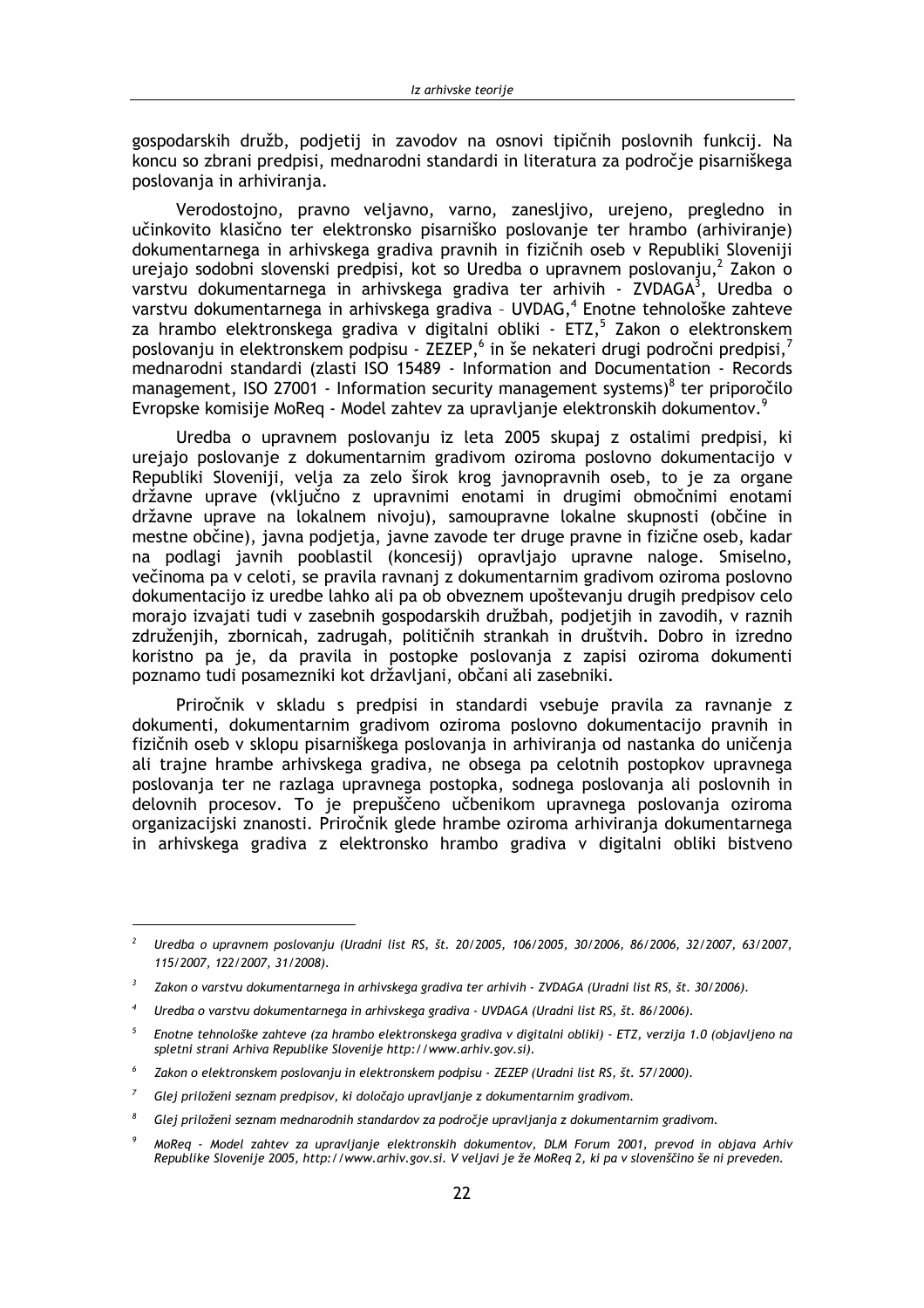nadgrajuje oziroma dopolnjuje priročnik Arhiviranje zapisov, ki je izšel pri GV Založbi leta 2001.<sup>10</sup>

Priročnik vsebuje predvsem praktična navodila za upravljanje (pisarniško poslovanje in arhiviranje) najrazličnejših vrst dokumentarnega gradiva, poslovne dokumentacije in drugih zapisov, ki nastajajo pri delu organov javne uprave, gospodarskih družb, podjetij, zavodov, društev in drugih pravnih in fizičnih oseb javnega ter zasebnega prava. V priročniku jih z eno besedo imenujemo organizacije, včasih pa tudi ustvarjalci gradiva. Postopki klasičnega in elektronskega pisarniškega poslovanja v Republiki Sloveniji temeljijo predvsem na določbah sodobne Uredbe o upravnem poslovanju iz leta 2005 in drugih predpisih, ki določajo poslovanje z zapisi, postopki klasičnega in elektronskega arhiviranja dokumentarnega in arhivskega gradiva pa na novem Zakonu o varstvu dokumentarnega in arhivskega gradiva ter arhivih iz leta 2006 in drugih predpisih, ki določajo hrambo dokumentarnega gradiva.

Poseben poudarek je na sodobnem elektronskem poslovanju in elektronski hrambi dokumentarnega gradiva oziroma poslovne dokumentacije v digitalni obliki v skladu s pogoji in postopki, ki jih določajo najnovejši slovenski predpisi s tega področja, številni mednarodni standardi in priporočila Evropske komisije MoReg (Model zahtev za upravljanje elektronskih dokumentov). Le elektronska hramba, ki upošteva predpisane pogoje in standarde, zagotavlja digitalnim podatkom in dokumentom verodostojnost in pravno veljavnost, obenem pa tudi varno in zanesljivo arhiviranje z izjemno hitrim dostopom oziroma uporabo podatkov in informacij. Prav elektronsko poslovanje in elektronska hramba gradiva v digitalni obliki prinaša na področje upravljanja z gradivom globalizacijo, kar pomeni enaka oziroma standardizirana pravila ravnanja z gradivom na vseh javnih in zasebnih področjih, tako v upravi, pravosodju, gospodarstvu, šolstvu, sociali, zdravstvu, kulturi itd., kot zasebnem poslovaniu posameznikov. Predpisane postopke pri upravliania dokumentarnega gradiva iz Uredbe o upravnem poslovanju lahko poleg organov javne uprave zelo koristno neobvezno uporabliajo vse druge pravne in fizične osebe. Predpisi s področja elektronskega poslovanja in elektronske hrambe ter nekateri drugi predpisi, ki tudi regulirajo poslovanje z dokumenti (na primer zakon o davku na dodano vrednost, zakon o davčnem postopku, računovodski standardi itd.), pa tako ali tako veliajo za vse osebe. Informacijska tehnologija oziroma računalniška strojna in programska oprema nas sili v poenotenje in standardizacijo in s tem tudi v bolj povezljive in primerljive, dostopnejše in kvalitetnejše poslovanje z zanesljivo in varno hrambo gradiva. Verodostojnost in varnost elektronskih arhivov ter hitrost dostopa znatno odtehtajo nekoliko večje stroške in tehnično zahtevnost v primerjavi s klasičnim upravljanjem in arhiviranjem gradiva.

V priročniku je na podlagi zbranih upravnih in poslovnih funkcij oziroma pristojnosti organov javne uprave, javnih podjetij in javnih zavodov v Republiki Sloveniji objavljen zbirni petmestni klasifikacijski načrt za razvrščanje dokumentarnega gradiva javne uprave v Republiki Sloveniji z roki hranjenia in določbami o arhivskem gradivu, ki ima trajen pomen za znanost in kulturo ter trajno pravno varnost pravnih in fizičnih oseb. Zbirni načrt temelji na predpisanem okvirnem načrtu klasifikacijskih znakov iz Uredbe o upravnem poslovanju iz leta 2005. Trimestni klasifikacijski znaki so, kjer je to potrebno, razčlenjeni na četrti in peti nivo, roki hrambe gradiva pa so ločeni glede na organe državne uprave

<sup>&</sup>lt;sup>10</sup> Vladimir Žumer, Arhiviranje zapisov - Priročnik za ravnanje z dokumentarnim in arhivskim gradivom državnih upravnih in pravosodnih organov, organov lokalnih skupnosti, javnih in zasebnih zavodov, gospodarskih družb (podjetij, bank, zavarovalnic, zadrug in združenj), političnih strank, društev ter posameznikov, GV Založba, Ljubljana 2001.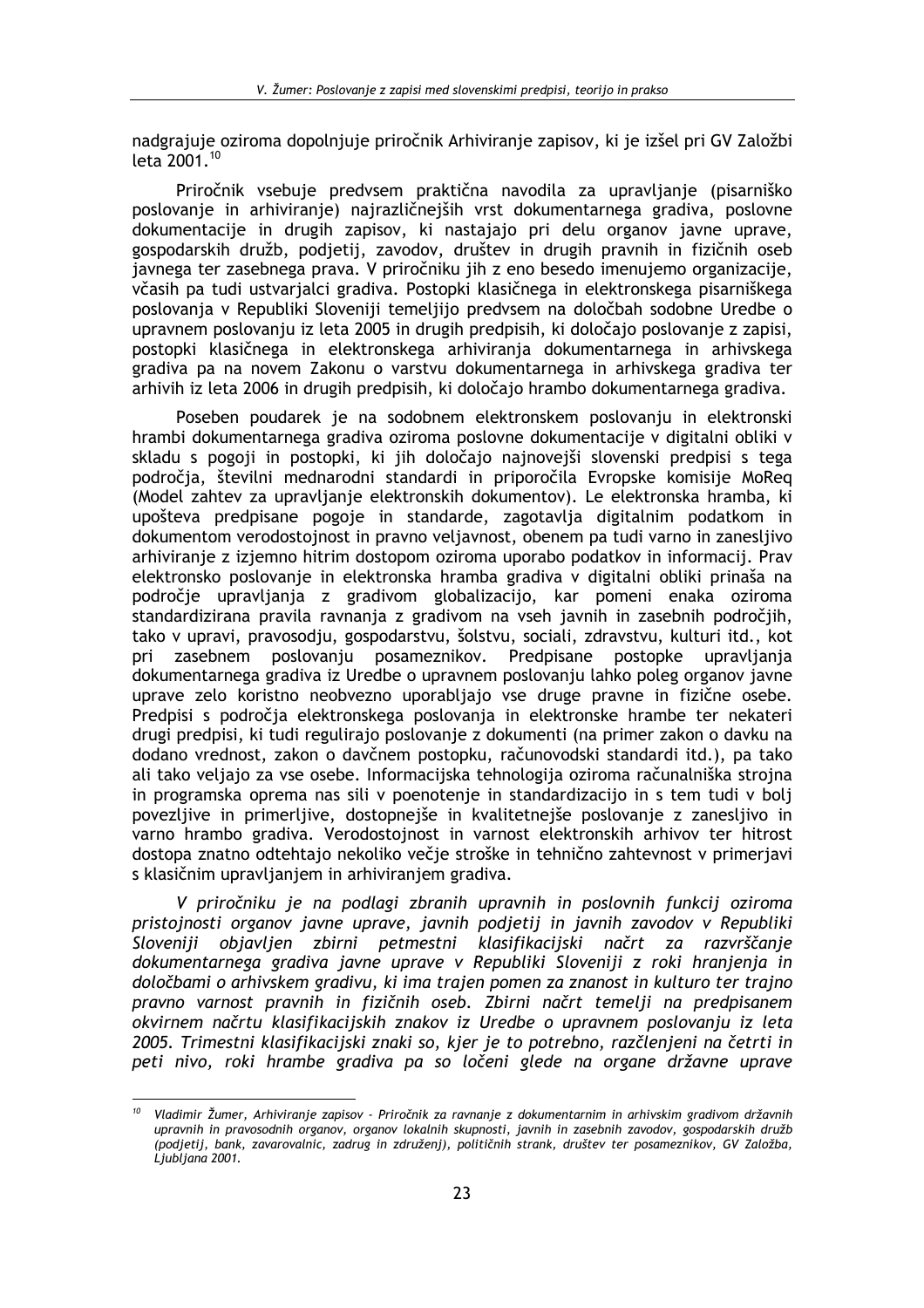(ministrstva in organi v sestavi), na upravne enote kot teritorialne državne organe in na organe lokalnih skupnosti (občine). V zbirnemu načrtu so v drugem delu dodane razčlenitve upravnih funkcij oziroma vsebin posameznih področij za specifične upravne naloge oziroma organe: inšpektorate, centre za socialno delo, varstvo kemikalij, varstvo pred sevanjem, varstvo intelektualne lastnine, jedrsko varnost, cestni, zračni, železniški in pomorski promet, vzgojno-izobraževalne zavode, ustvarjanje in posredovanje kulturnih vrednot, varstvo kulturne dediščine, javno arhivsko službo, znanstvenoraziskovalno dejavnost, državno statistiko ter javnopravne evidence in storitve.

Zbirni klasifikacijski načrt nima namena služiti kot osnova za pripravo in objavo obveznega tri- do petmestnega okvirnega klasifikacijskega načrta za javno upravo v Republiki Sloveniji, ker menim, da v praksi ni potreben. Že sedanji obvezni trimestni klasifikacijski načrt zagotavlja zadostno povezljivost in primerljivost funkcij in vsebin na področju javne uprave. Zbirni načrt daje predvsem celovit pregled nad klasifikacijami, ki jih uporabljajo organi javne uprave po letu 2005 (več kot sedemdeset posameznih in enotnih klasifikacijskih načrtov z roki hranjenja in določbami o arhivskem gradivu) in služi kot osnova za določanje rokov hranjenja dokumentarnega gradiva ter določanje arhivskega gradiva, lahko pa bo organom javne uprave koristil pri razčlenjevanju in izboljševanju posameznih klasifikacijskih načrtov.

Zbirnemu načrtu klasifikacijskih znakov javne uprave sta v zadnjem poglavju dodana dva modela klasifikacijskega načrta za razvrščanje poslovne dokumentacije gospodarskih družb, podjetij in zavodov na osnovi tipičnih poslovnih funkcij, katerim morajo ti v svojih lastnih načrtih dodati specifične poslovne funkcije in vrste dejavnosti. V obeh modelih klasifikacijskih načrtov so v skladu s predpisi in potrebami poslovania določeni roki hranienia, vkliučno s pojasnili o arhivskem gradivu.

Sistematično razvrščanje gradiva na osnovi klasifikacijskih načrtov z roki hranjenja ni samo osnova za razvrščanje, evidentiranje in arhiviranje gradiva v fizični obliki na papirju, temveč je v skladu z mednarodnimi standardi, priporočilom Evropske komisije in novimi slovenskimi predpisi tudi osnovni pogoj za elektronsko upravlianie in elektronsko hrambo dokumentarnega gradiva oziroma poslovne dokumentacije v digitalni obliki. Klasifikacijski načrt je srce vsakega informacijskega sistema, še posebej elektronskega, saj določa strukturo, ki omogoča razvrščanje, daje pregled nad vsebino ter določa roke hranjenja.

Z objavo modelov klasifikacijskih načrtov pa tudi s krajšim zgodovinskim pregledom klasificiranja gradiva v Sloveniji skuša priročnik v zgoščeni obliki predstaviti vsa dosedanja prizadevanja in rezultate sistematičnega razvrščanja dokumentarnega gradiva in poslovne dokumentacije po upravnih, poslovnih in drugih funkcijah oziroma po vsebini, tematiki, dejavnosti itd. S tem želimo vzpodbuditi in pomagati upravnim organom, gospodarskim družbam, podjetjem, zavodom in drugim subjektom pri pripravi svojih lastnih načrtov ali pri dopolnitvah svojih dosedanjih. Hkrati so modeli prispevek slovenskih javnih arhivov k vrednotenju (valorizaciji) dokumentarnega in arhivskega gradiva oziroma k določanju rokov hranjenja, izločanju nepotrebnega dokumentarnega gradiva po preteku rokov ali po opravljeni digitalizaciji (skeniranju) ter odbiranju arhivskega gradiva, ki ima trajen pomen za zgodovino, druge znanosti in kulturo ter trajni pravni interes pravnih in fizičnih oseb.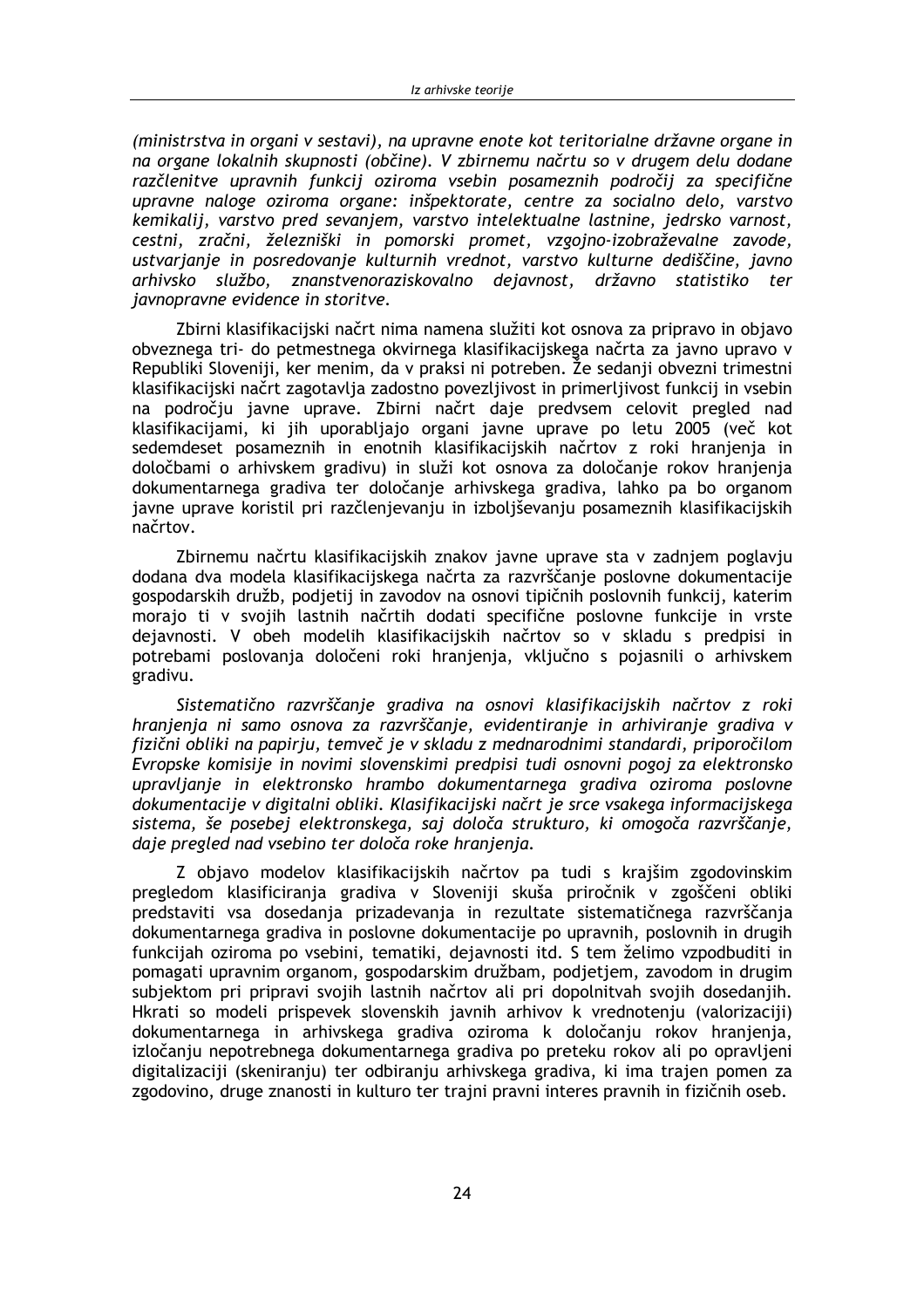## Vsebina priročnika Poslovanie z zapisi:

## POJMI S PODROČJA UPRAVLJANJA IN HRAMBE KLASIČNIH TER ELEKTRONSKIH **ZAPISOV**

- Osnovni pojmi  $\blacksquare$
- Upravljanje dokumentarnega gradiva
- Hramba oziroma arhiviranie
- Elektronska hramba gradiva v digitalni obliki  $\bullet$

## SISTEMI POSLOVANJA Z DOKUMENTARNIM GRADIVOM S POUDARKOM NA VODENJU EVIDENC TER RAZVRŠČANJU GRADIVA

## Pisarniško poslovanje in arhiviranje gradiva v Sloveniji po letu 1945

- Postopki sodobnega pisarniškega poslovanja in arhiviranja
- Sistemi pisarniškega poslovanja v državni upravi in lokalnih skupnostih,  $\bullet$ pravosodnih organih, gospodarskih družbah, podjetjih, zavodih, političnih strankah in društvih po letu 1945
- Uredba o upravnem poslovanju (2005) in Sodni red (1995)  $\bullet$
- Zakon o elektronskem poslovanju in elektronskem podpisu (2000)  $\bullet$
- Zakon o varstvu dokumentarnega in arhivskega gradiva ter arhivih ZVDAGA  $\bullet$  $(2006)$

## Vrste evidenc o dokumentarnem gradivu in načini razvrščanja

- Evidence dokumentarnega gradiva pri pisarniškem poslovanju
- Načini razvrščanja in urejanja gradiva pri pisarniškem poslovanju ter arhiviranju

## Razvrščanje dokumentarnega gradiva na osnovi klasifikacijskih načrtov v Sloveniji

- Splošno o klasifikacijskih načrtih za razvrščanje gradiva
- Pregled klasifikacijskih načrtov za razvrščanje gradiva organov javne uprave po funkcijah od srede 18. stoletja do obveznega okvira načrta klasifikacijskih znakov organov javne uprave v Republiki Sloveniji v letu 2005

## UPRAVLJANJE DOKUMENTARNEGA GRADIVA V JAVNI UPRAVI

## Organizacija upravljanja dokumentarnega gradiva v javni upravi

- Splošno o upravljanju  $\blacksquare$
- Informacijski sistem za upravljanje dokumentarnega gradiva  $\bullet$
- Informacijska varnost  $\bullet$
- Pooblastila javnih uslužbencev  $\blacksquare$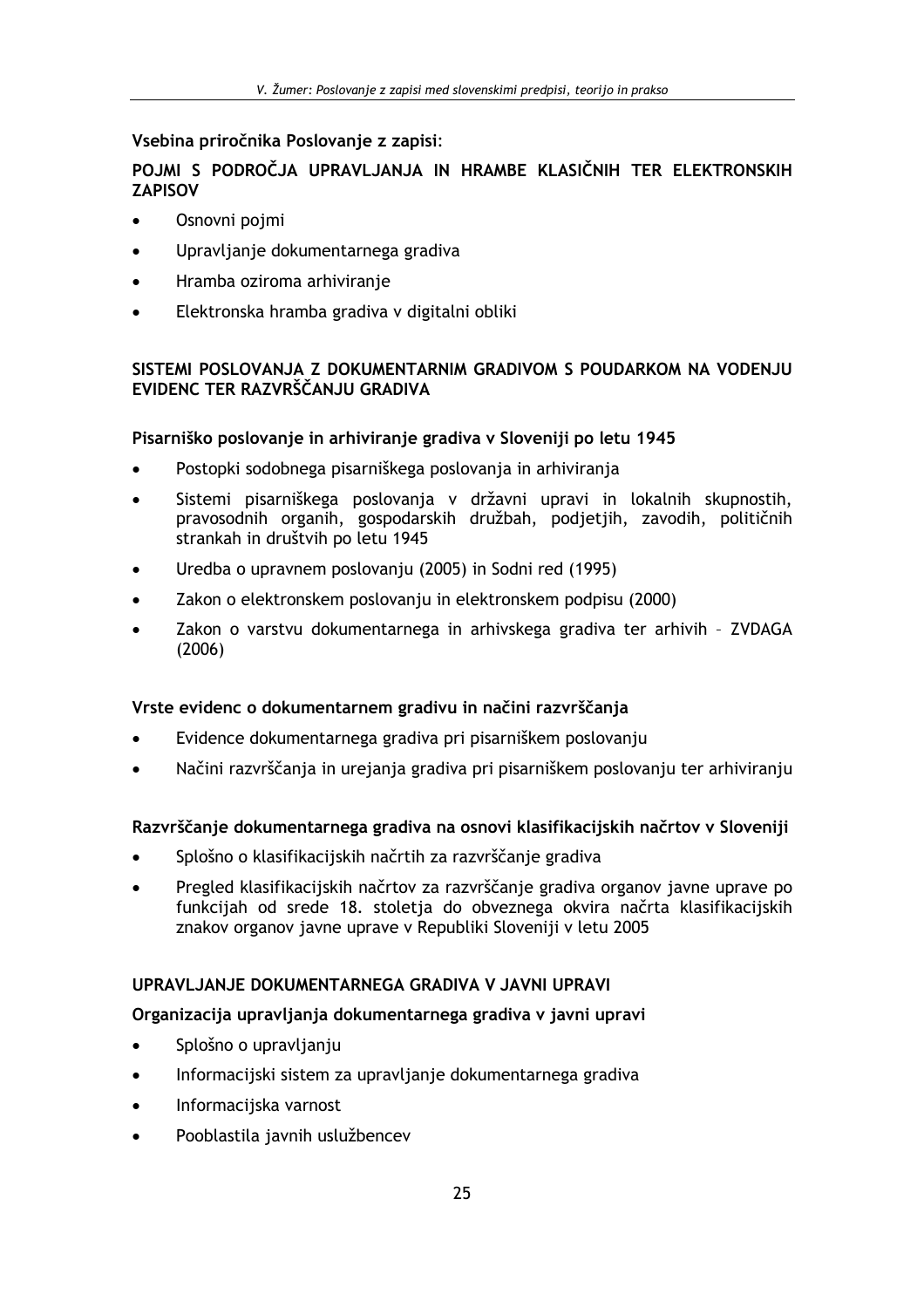- Glavna pisarna
- Zagotavljanje informacij in javnosti dela  $\blacksquare$
- Vrste pošte oziroma dokumentarnega gradiva
- Vrste in oblike dokumentarnega gradiva
- Vrste pošte
- Evidenčno, neevidenčno in specifično gradivo
- Sprejemanje in odpiranje pošte
- Sprejemanje pošte in vlog v fizični obliki
- Odpiranje pošte
- Sprejemanje elektronskih sporočil
- Pridobivanje in posredovanje podatkov
- Dokumentiranje prejema prejemna štampiljka

## Razvrščanje (klasificiranje) zadev in dokumentov po vsebini

## Dodeljevanje (signiranje) gradiva v reševanje

- Dodeljevanje (signiranje)
- Popolno dodeljevanje
- Nepopolno dodeljevanje ali dopolnilno dodeljevanje dokumentov v organizacijski enoti
- Načrt signirnih znakov
- Evidentiranje dokumentarnega gradiva  $\bullet$
- Elektronska evidenca zadev in dokumentov
- Evidentiranje zadev  $\bullet$
- Evidentiranje dokumentov v zadevi
- Digitalizacija (skeniranje) gradiva ob evidentiranju
- Druga pisarniška opravila
- Pisarniške odredbe
- Reševanje zadev in dokumentov
- Vodenje rokovnika
- Sejno gradivo
- Priprava uradnih dokumentov in celostna podoba
- Poslovanje v jezikih narodnostnih skupnosti
- Overjanje lastnoročnih podpisov, prepisov in kopij
- Odprema in vročanje dokumentov
- Odprema dokumentov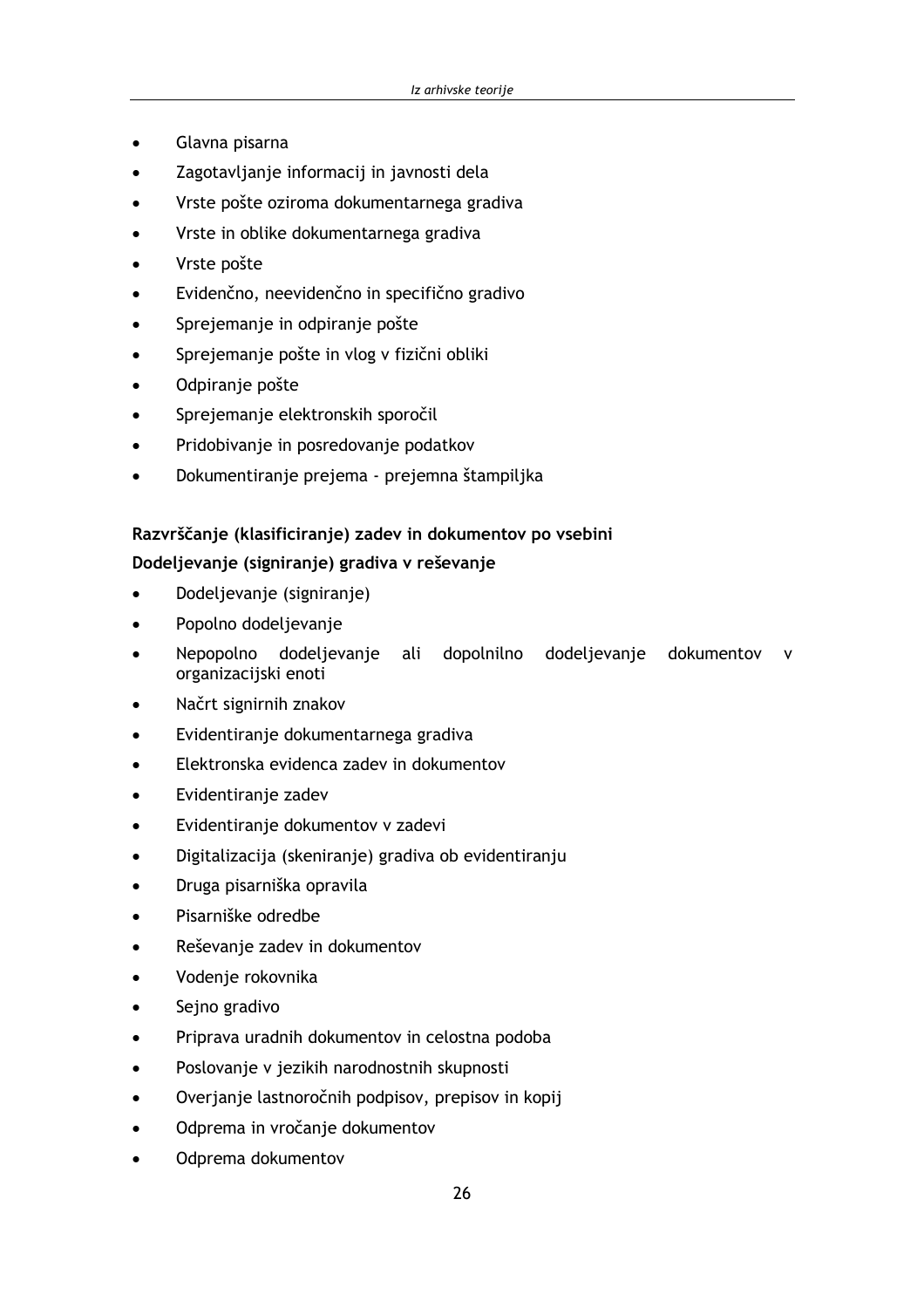- Fizično vročanje
- Osebno elektronsko vročanje
- Upravljanje tajnih podatkov oziroma tajnih dokumentov  $\blacksquare$
- Zakon o tajnih podatkih in Uredba o varovanju tajnih podatkov
- Stopnje tajnosti
- Opredelitev tajnih podatkov
- Dovoljenje za dostop do tajnih podatkov
- Določanje tajnih podatkov
- Označevanje tajnih podatkov in dokumentov
- Označevanje kopij
- Označevanje sprememb stopnje tajnosti ali preklica  $\bullet$
- Prenehanje tajnosti
- Evidentiranje tajnih dokumentov
- Seznam vpogledov
- Prenos in pošiljanje tajnih podatkov
- Razmnoževanje, kopiranje ali prepisovanje tajnih podatkov
- Prevajanje
- Uničenje tajnih podatkov
- Varovanje tajnih dokumentov
- Načrt varovanja
- Namen ukrepov varovanja
- Hranjenje tajnih dokumentov
- Zloraba tajnih podatkov
- Arhiviranje tajnih dokumentov  $\bullet$
- Usposabljanje javnih uslužbencev in strokovni izpiti  $\bullet$
- Usposabljanje javnih uslužbencev  $\bullet$
- Nadzorstvo nad izvajanjem prepisov
- Odgovorni za izvajanje Uredbe
- Izvajanje nadzora

## HRAMBA DOKUMENTARNEGA IN ARHIVSKEGA GRADIVA

## Zbirke dokumentarnega gradiva - arhivi

## Sistemi ureditve gradiva v zbirkah oziroma arhivih

Sistemi ureditve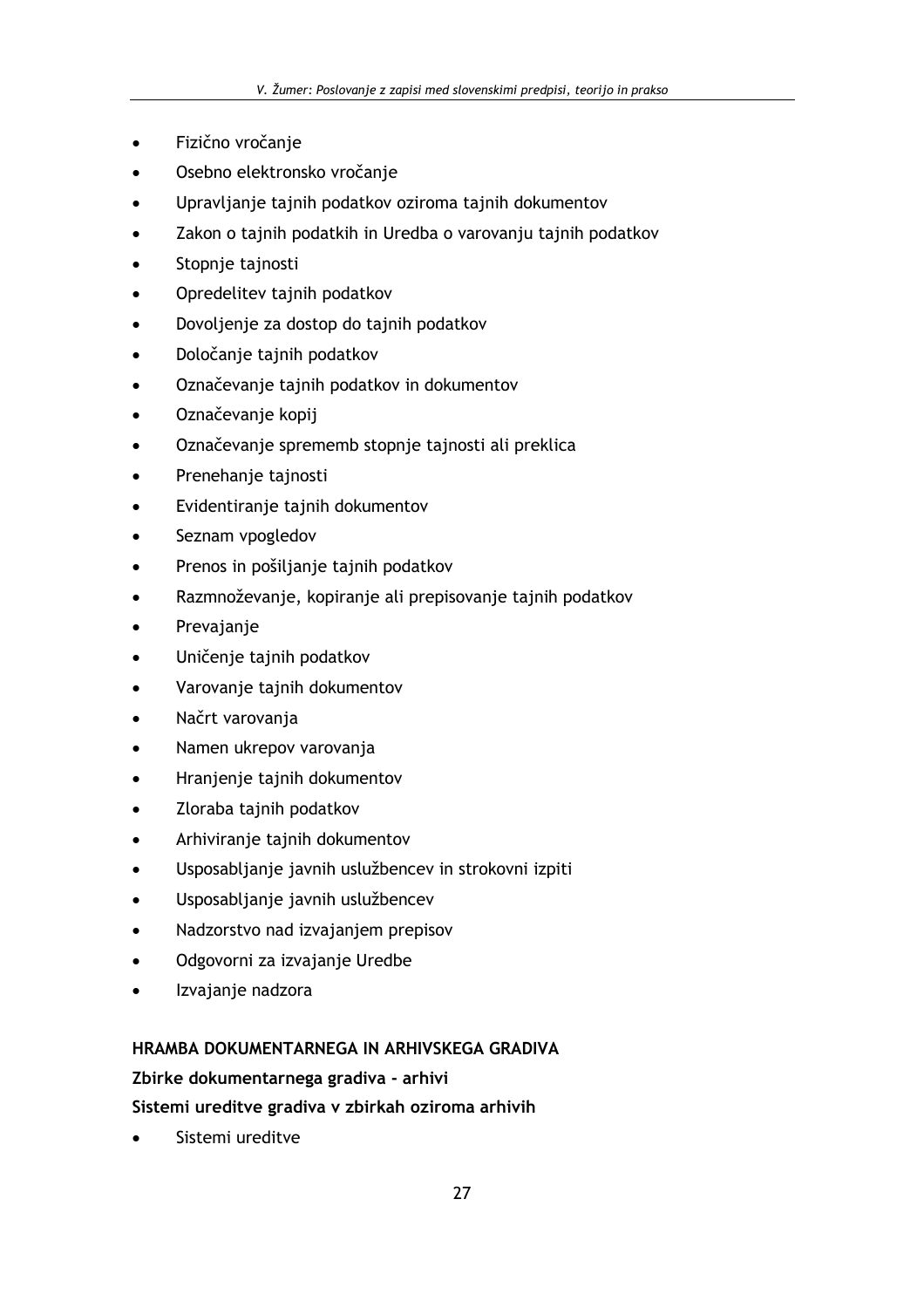- Tehnično opremljanje in označevanje gradiva
- Izločanje oziroma uničevanje nepotrebnega gradiva, ki so mu potekli roki  $\blacktriangle$ hranjenja
- Splošno o izločanju in uničevanju
- Izločanie in uničevanie dokumentarnega gradiva po preteku rokov hranienia ali pretvorbi v digitalno obliko
- Postopek izločanja in uničevanja gradiva
- Izločanie nepotrebnega dokumentarnega gradiva organov javne uprave
- Odbiranje arhivskega gradiva in izročanje pristojnim arhivom
- Vrednotenje dokumentarnega gradiva
- Pisno strokovno navodilo arhiva za odbiranje arhivskega gradiva iz dokumentarnega gradiva
- Odbiranje arhivskega gradiva
- Obveznosti javnopravnih oseb v zvezi z odbiranjem in izročanjem arhivskega gradiva pristojnim arhivom
- Odbiranje in izročanje arhivskega gradiva po določilih Uredbe o upravnem  $\bullet$ poslovanju
- Izročanje arhivskega gradiva pristojnemu arhivu
- Roki hranjenja dokumentarnega gradiva in arhivsko gradivo
- Določanje rokov hranjenja dokumentarnega gradiva in arhivskega gradiva javnopravnih oseb
- Navodilo Arhiva Republike Slovenije za določanje rokov hranjenja dokumentarnega gradiva in določanje arhivskega gradiva organov javne uprave
- Arhivsko gradivo, ki ima trajni pomen za znanost in kulturo ali trajno pravno varnost oseb
- Dokumentarno gradivo z roki hranjenja, določenimi v letih, in trajno dokumentarno gradivo
- Predpisi, ki določajo posamezne roke hranjenja
- Hramba dokumentarnega in arhivskega gradiva (prostori, oprema, varnostni ukrepi)
- Materialno varstvo dokumentarnega in arhivskega gradiva
- Predpisi in standardi za materialno varstvo gradiva
- Uporaba trajnejših vrst papirja kot nosilca zapisov  $\bullet$
- Hramba gradiva v arhivskih skladiščih  $\bullet$
- Arhivska skladišča
- Oprema arhivskih skladišč
- Ukrepi za zavarovanje gradiva v arhivskih skladiščih
- Prepoved uporabe ognia in gorlijvih snovi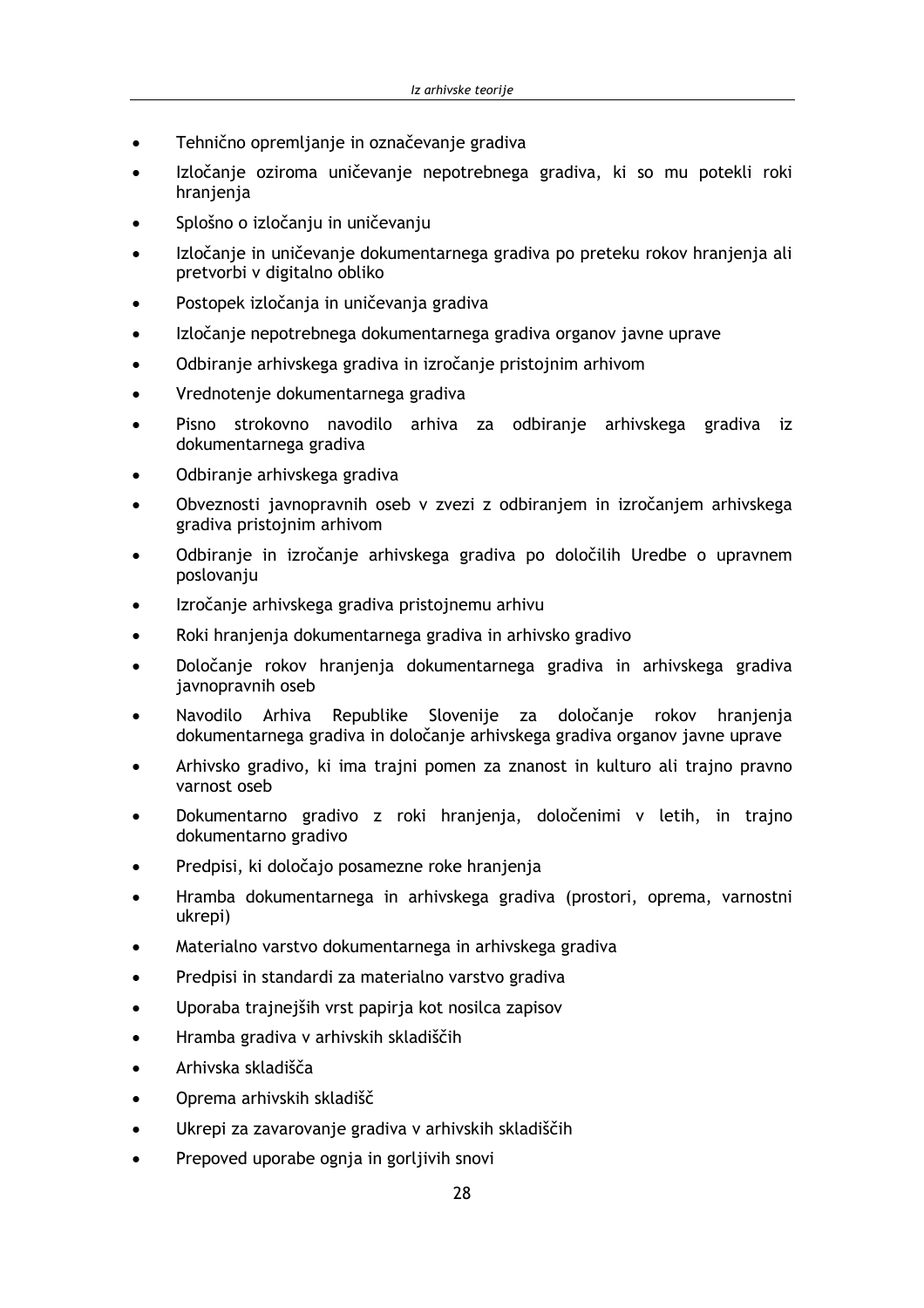- Tehnična priprava gradiva za hrambo
- Hramba, urejanje in uporaba gradiva
- Prenos in prevoz gradiva
- Poškodovano gradivo
- Razstavljanje gradiva
- Mikrofilmanje in pretvorba arhivskega gradiva v digitalno obliko zaradi varnosti ali uporabe
- Javni in zasebni arhivi
- Javni arhivi
- Uporaba arhivskega gradiva v javnih arhivih
- Dostopnost do arhivskega gradiva in varstvo osebnih podatkov, tajnih podatkov ter poslovnih in davčnih skrivnosti
- Ravnanje z zasebnim dokumentarnim in arhivskim gradivom ter zasebni arhivi
- Izobraževanje javnih uslužbencev, ki arhivirajo dokumentarno gradivo ter delavcev ponudnikov storitev elektronske hrambe
- Izobrazba arhivarjev in delavcev ponudnikov storitev elektronske hrambe ter strokovna usposobljenost
- Strokovno usposabljanje
- Preizkusi strokovne usposobljenosti
- Prijava k izpitu
- Evidenca preizkusov strokovne usposobljenosti
- Pridobivanje dodatne strokovne usposobljenosti po preizkusu
- Točkovanje strokovnega usposabljanja
- Oprostitev od preizkusa strokovne usposobljenosti

## ELEKTRONSKA HRAMBA GRADIVA V DIGITALNI OBLIKI

- Verodostojna, zanesljiva in varna elektronska hramba gradiva v digitalni obliki
- Pravna podlaga in temeljna načela za elektronsko hrambo gradiva v digitalni obliki
- Notranja pravila za elektronsko hrambo gradiva v digitalni obliki
- Pravni učinki notranjih pravil
- Sistem za upravljanje in hrambo elektronskega dokumentarnega gradiva
- Registracija ponudnikov opreme ter storitev in akreditacija opreme ter storitev  $\bullet$
- Notranja pravila za elektronsko hrambo gradiva v digitalni obliki  $\bullet$
- Priprava na elektronsko hrambo gradiva v digitalni obliki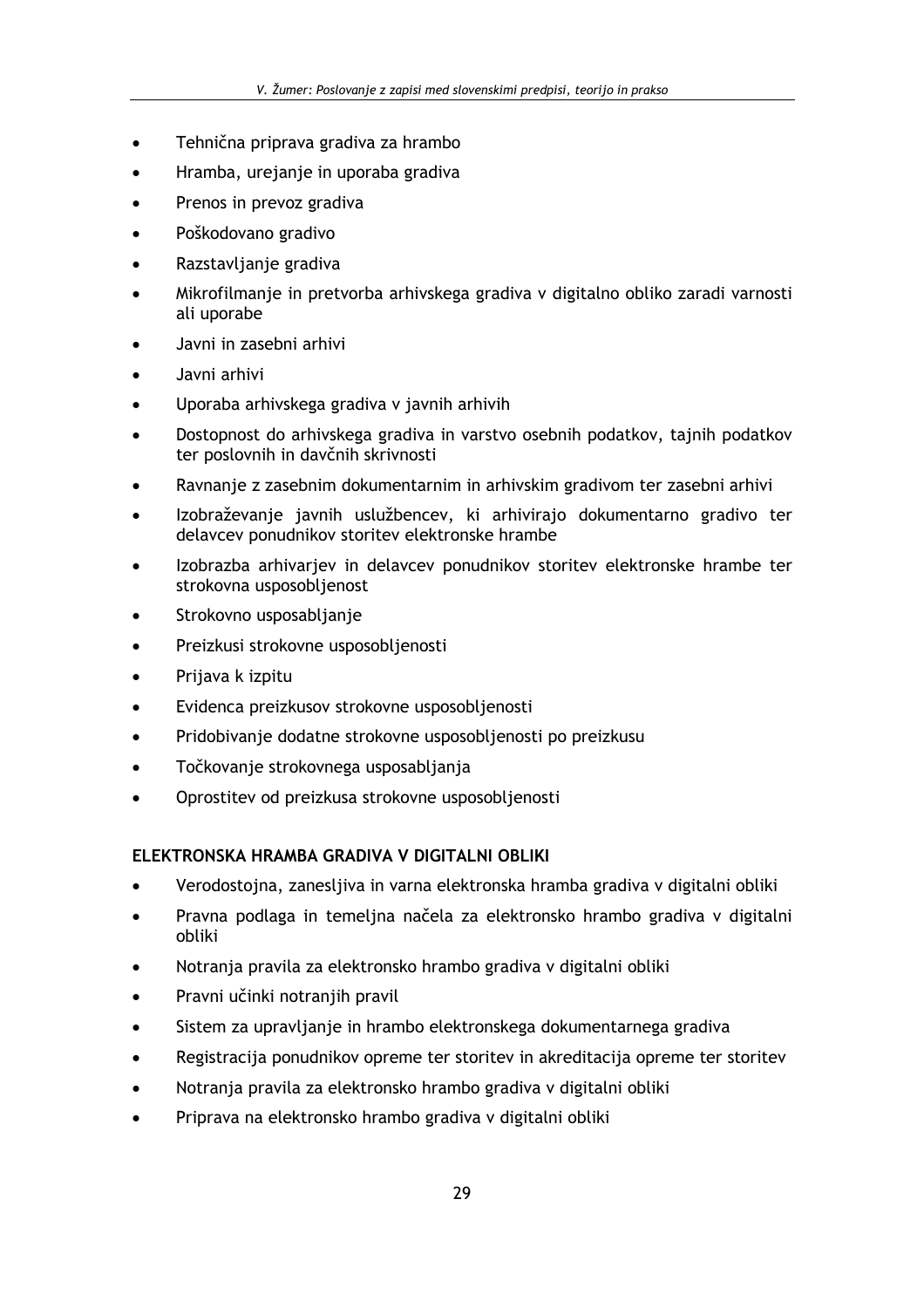- Priprava, vsebina, sprejem, potrditev, registracija, izvajanje in novelacija notranjih pravil ter prevzem vzorčnih notranjih pravil
- Notranja organizacija, osebje, naloge in pooblastila
- Priprava na elektronsko hrambo gradiva v digitalni obliki
- Priprava, vsebina, sprejem, potrditev, registracija, izvajanje in novelacija notranjih pravil ter prevzem vzorčnih notranjih pravil
- Informacijska infrastruktura za elektronsko hrambo (strojna in programska oprema ter storitve)
- Splošno o strojni in programski opremi za elektronsko hrambo
- Pogoji, ki jim mora izpolnjevati strojna oprema
- Pogoji, ki jih mora izpolnjevati programska oprema
- Pogoji opravljanja storitev elektronske hrambe
- Državna informacijska komunikacijska infrastruktura
- Varnost in zanesljivost informacijskega sistema za elektronsko hrambo
- Ocena tveganja
- Politika varovanja informacij
- Organizacija varovanja informacij
- Upravljanje informacijskih virov
- Varnost in človeški viri
- Fizično in tehnično varovanje prostorov ter opreme
- Upravljanje komunikacijske infrastrukture in operativno delovanje
- Obvladovanje dostopa do sistemov
- Razvoj in vzdrževanje (aplikacijskih) informacijskih sistemov
- Upravljanje varnostnih dogodkov
- Zagotavljanje nemotenega delovanja

## Upravljanje in hramba elektronskega gradiva v digitalni obliki

- Zajem, pretvorba in hramba gradiva v digitalni obliki
- Razvrščanje gradiva na podlagi klasifikacijskega načrta  $\blacksquare$
- Metapodatki in elektronska hramba (metapodatki o gradivu, strojni in  $\bullet$ programski opremi, zajemu, pretvorbi, hrambi, formatih, nosilcih, dostopu, varnosti in zanesljivosti, nadzoru in kontroli ter sledljivosti)
- Dolgoročna hramba gradiva v digitalni obliki (pogoji hrambe, oblike zapisov, nosilci zapisov)
- Upravljanje posebnih vrst dokumentacije: podatkovnih zbirk, uradnih evidenc, registrov, katastrov in poslovnih knjig v digitalni obliki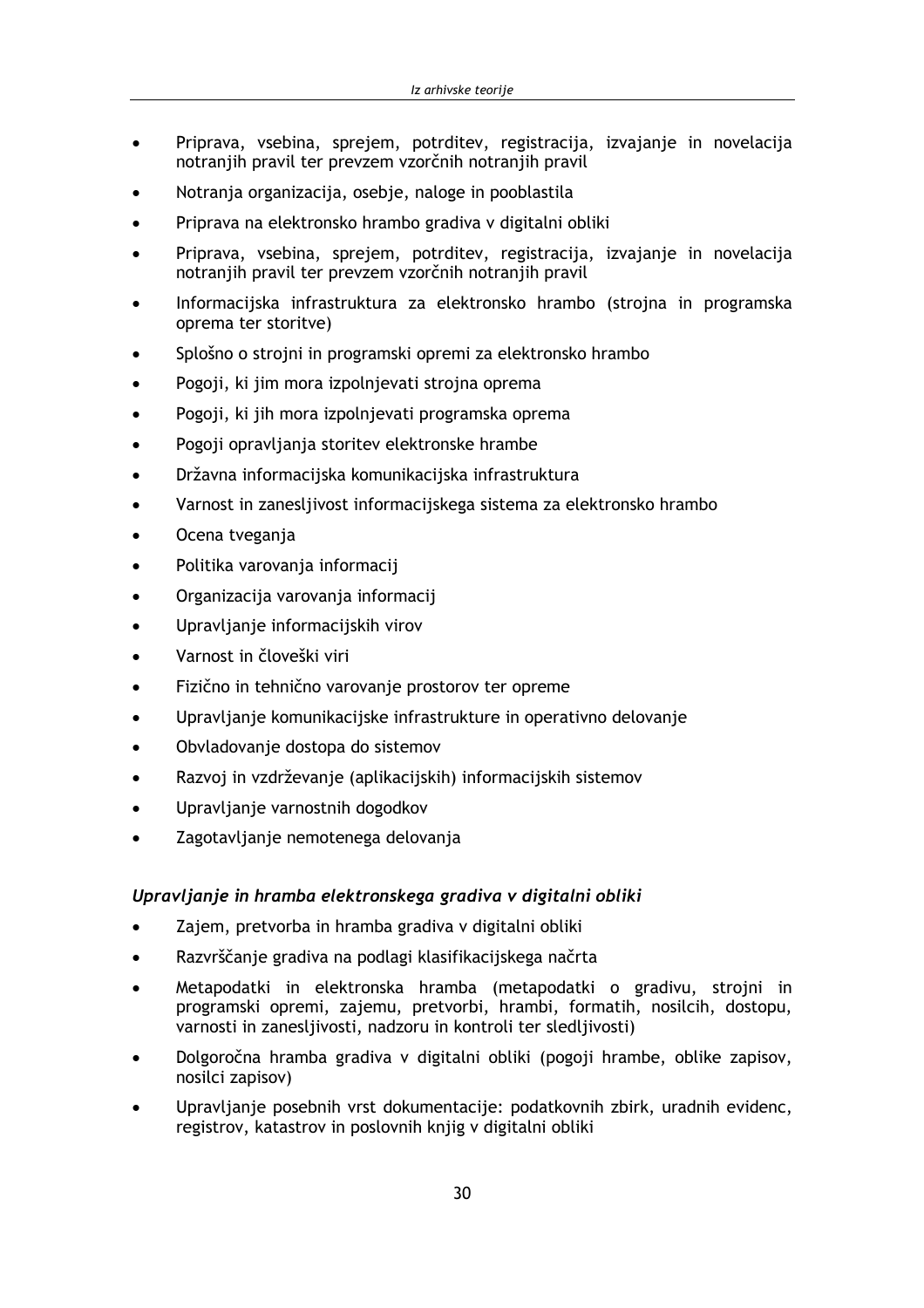- Roki hranjenja, izločanje in uničevanje dokumentarnega gradiva po pretvorbi v digitalno obliko ter gradiva po preteku rokov hranjenja
- Hramba elektronskega arhivskega gradiva
- Dostop, iskanje, priklic in prikazovanje elektronskega gradiva
- Nadzor in varnost (nadzor, dokumentiranie postopkov e-hrambe, revizijske sledi, rezervne kopije)
- Skrbništvo

## Ponudniki strojne in programske opreme ter storitev elektronske hrambe

- Registracija ponudnikov opreme in storitev
- Splošni pogoji za registracijo ponudnikov opreme in storitev
- Splošni pogoji za varno elektronsko hrambo
- Zahteve za delavce ponudnikov opreme in storitev
- Posebne zahteve za ponudnike strojne in programske opreme
- Posebne zahteve za ponudnike storitev elektronske hrambe in spremljevalnih storitev

## Naloge državnega arhiva glede elektronske hrambe

- Potrjevanje ter registracija notranjih pravil za elektronsko hrambo gradiva v digitalni obliki in kontrolni seznam za preverjanje
- Kontrolni seznam za preverjanje usklajenosti notranjih pravil z ZVDAGA in potrjevanje
- Registracija ponudnikov, akreditacija strojne ter programske opreme in storitev elektronske hrambe s kontrolnim seznamom za preverjanje akreditacije
- Kontrolni seznam za preverjanje usklajenosti strojne opreme z ZVDAGA
- Kontrolni seznam za preverjanje usklajenost programske opreme z ZVDAGA

## ZBIRNI KLASIFIKACIJSKI NAČRT ZA RAZVRŠČANJE GRADIVA JAVNE UPRAVE Z ROKI **HRANJENJA**

- Splošno o zbirnem klasifikacijskem načrtu
- Pojasnila za uporabo zbirnega klasifikacijskega načrta
- Zbirni klasifikacijski načrt za razvrščanje gradiva javne uprave na podlagi upravnih in poslovnih funkcij z roki hranjenja gradiva

Primeri klasificiranih specifičnih upravnih in drugih funkcij za posamezna področja oziroma posamezne organe javne uprave z roki hranjenja gradiva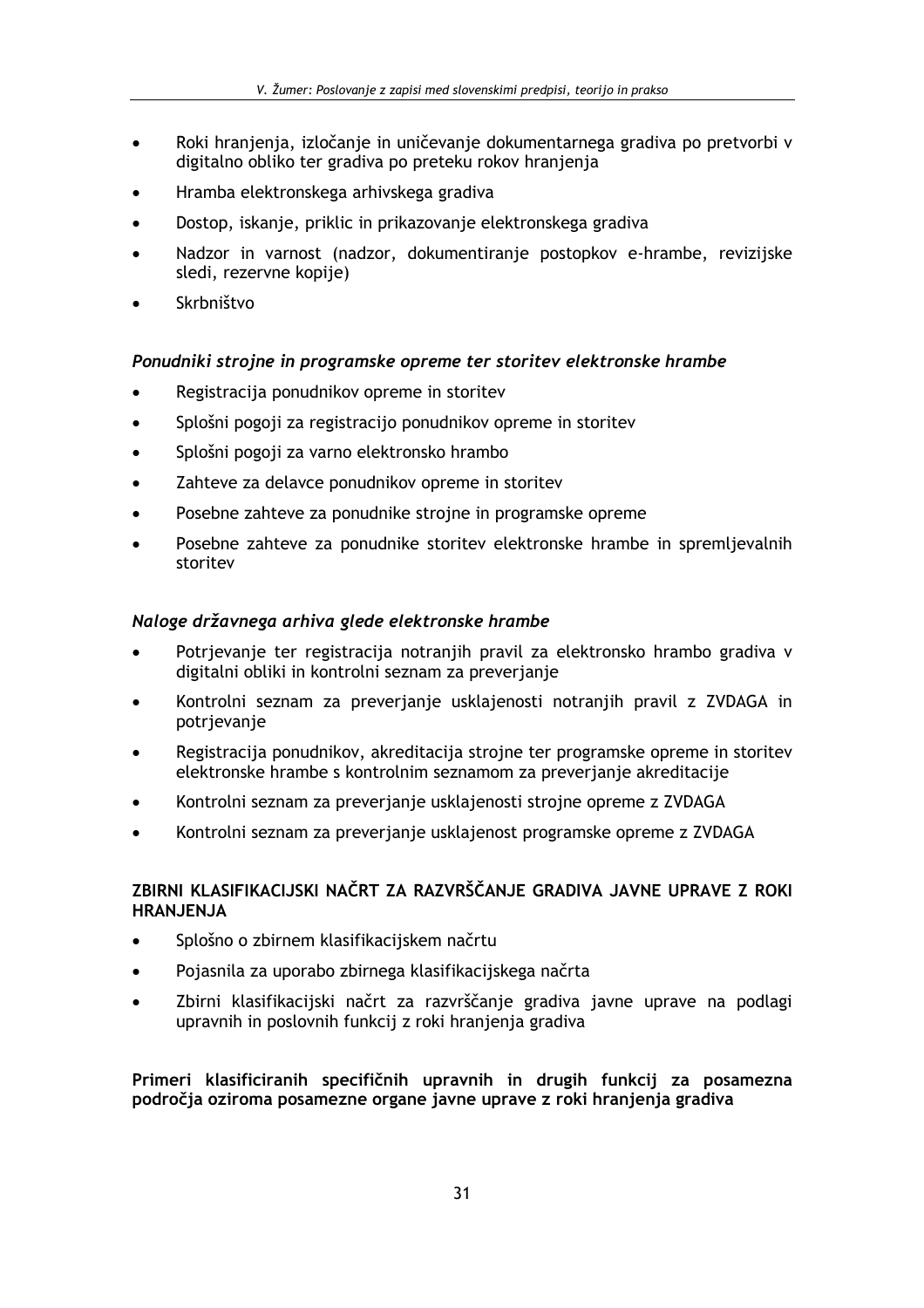## RAZVRŠČANJE POSLOVNE DOKUMENTACIJE GOSPODARSKIH DRUŽB. PODJETIJ IN **ZAVODOV NA PODLAGI**

## KLASIFIKACIJSKIH NAČRTOV Z ROKI HRANJENJA

- Splošno o modelih za razvrščanje poslovne dokumentacije  $\bullet$
- Obrazložitev modelov
- Modela klasifikacijskega načrta za razvrščanie poslovne dokumentacije gospodarskih družb, podjetij in zavodov na podlagi poslovnih funkcij z roki hranjenja

#### **VIRI IN LITERATURA**

Predpisi o ravnanju z dokumentarnim in arhivskim gradivom ter predpisi o elektronskem poslovanju in elektronski hrambi ter mednarodni standardi

Predpisi in nekateri drugi pomembnejši pravni akti o pisarniškem poslovanju v javni upravi v Sloveniji v obdobju med leti 1945-2007

Osnovna literatura o pisarniškem poslovanju in arhiviranju gradiva v javni upravi po letu 1945 v Sloveniji

Predpisi, ki določajo pristojnosti, upravne ter poslovne funkcije in organizacijo pravnih oseb

Literatura o upravnih in poslovnih funkcijah

Pomembnejši predpisi, ki določajo roke hranjenja dokumentarnega gradiva

Literatura o rokih hranjenja dokumentarnega gradiva v Sloveniji

Predpisi o ravnanju z dokumentarnim in arhivskim gradivom vključno s predpisi o elektronskem poslovanju in elektronski hrambi ter mednarodnimi standardi

## Slovenski predpisi<sup>11</sup>

- Uredba o upravnem poslovanju (Uradni list RS, št. 20/2005, 106/2005, 30/2006, 86/2006, 32/2007, 63/2007, 115/2007, 122/2007, 31/2008).
- Pravilnik o izvrševanju uredbe o upravnem poslovanju (Uradni list RS, št. 75/2005).
- Navodilo za določanie rokov hranienia dokumentarnega gradiva organov javne uprave (Uradni list RS, št. 81/2005) - v pripravi je nov pravilnik, ki ga bo izdala ministrica za kulturo. Zakon o varstvu dokumentarnega in arhivskega gradiva ter arhivih - ZVDAGA (Uradni list RS, št. 30/2006).
- Uredba o varstvu dokumentarnega in arhivskega gradiva UVDAGA (Uradni list RS, št. 86/2006).

Pri citiranju predpisov iz uradnega lista so le izjemoma navedene tudi spremembe in dopolnitve predpisov ali objave čistopisov, razen nekaj najpomembnejših izjem. Zato je potrebno biti pri uporabi predpisov vedno pozoren na zelo pogoste spremembe in dopolnitve.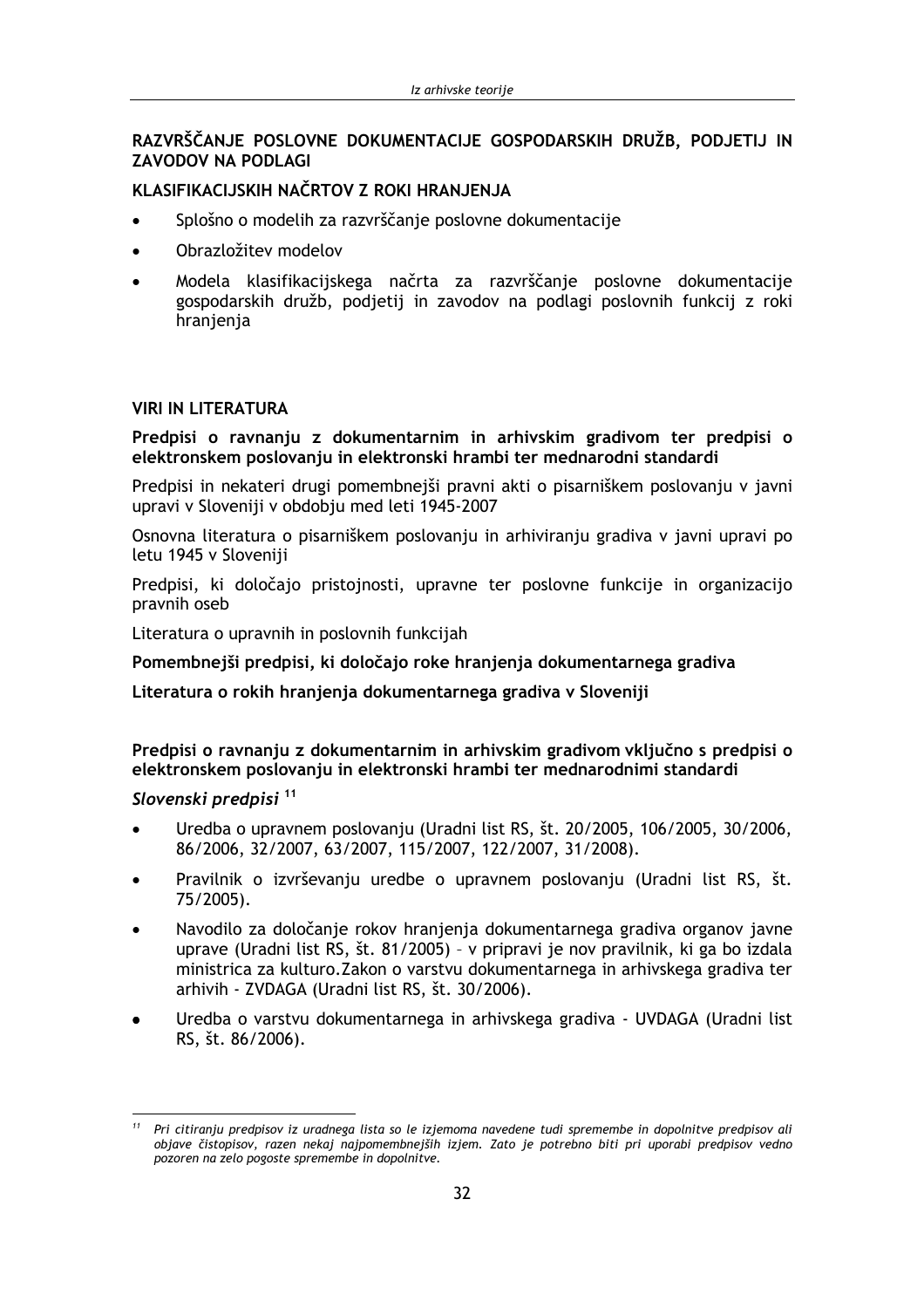- Enotne tehnološke zahteve (za hrambo elektronskega gradiva v digitalni obliki) - ETZ, verzija 1.0 (objavljeno na spletni strani Arhiva Republike Slovenije www.arhiv.gov.si) in tam navedeni mednarodni standardi v prilogi.
- Kontrolni seznam za potrjevanje notranjih pravil in preverjanje njihovega izvajanja ter preverjanje izpolnjevanja pogojev za pridobitev akreditacije storitve v skladu z Zakonom o varstvu dokumentarnega in arhivskega gradiva ter arhivih (KSpNPpS različica 2.0, z dne 20. 1. 2009) v pdf in word obliki.
- Kontrolni seznam za preverjanje usklajenosti programske opreme z ZVDAGA (KSpSW, različica 1.1 z dne 7. 9. 2007) v pdf in word obliki.
- Kontrolni seznam za preverjanje skladnosti strojne opreme z ZVDAGA (KSpHW, različica 1.0 z dne 18. 12. 2007) v pdf in word obliki.
- Pravilnik o strokovni usposobljenosti uslužbencev javnopravnih oseb ter delavcev ponudnikov storitev, ki delajo z dokumentarnim gradivom (Uradni list RS, št. 132/2006).
- Zakon o elektronskem poslovanju in elektronskem podpisu (Uradni list RS, št. 57/2000, 30/2001, 25/2004, 73/2004, 61/2006).
- Uredba o pogojih za elektronsko poslovanje in elektronsko podpisovanje (Uradni list RS, št. 77/2000).
- Zakon o elektronskih komunikacijah (Uradni list RS, št. 43/2004).
- Zakon o splošnem upravnem postopku (Uradni list RS, št. 80/99, s spremembo  $\text{St. } 73/2004$ .
- Sodni red (Uradni list RS, št. 17/95).
- Zakon o gospodarskih družbah (Uradni list RS, št. 42/2006).
- Zakon o varstvu osebnih podatkov (Uradni list RS, št. 86/2004).
- Zakon o dostopu do informacij javnega značaja (Uradni list RS, št. 24/2003).  $\bullet$
- Zakon o tajnih podatkih (Uradni list RS, št. 87/2001).
- Uredba o varovanju tajnih podatkov (Uradni list RS, št. 74/2005).
- Slovenski računovodski standardi, št. 21, 22 in 23 (Uradni list RS, št. 118/2005).  $\bullet$
- Zakon o davku na dodano vrednost (Uradni list RS, št. 117/2006).  $\bullet$
- Pravilnik o izvajanju zakona o davku na dodano vrednost (Uradni list RS, št.  $17/2004$ ).
- Zakon o davčnem postopku (Uradni list RS, št. 117/2006).
- Pravilnik o dokumentaciji v vrtcu (Uradni list RS, št. 41/97).
- Pravilnik o dokumentaciji v osnovni šoli (Uradni list RS, št. 59/1008).
- Pravilnik o šolski dokumentaciji v srednješolskem izobraževanju (Uradni list RS, št. 96/99, 108/1999).
- Pravilnik o evidencah in dokumentaciji v izobraževanju odraslih (Uradni list RS, št. 32/2000).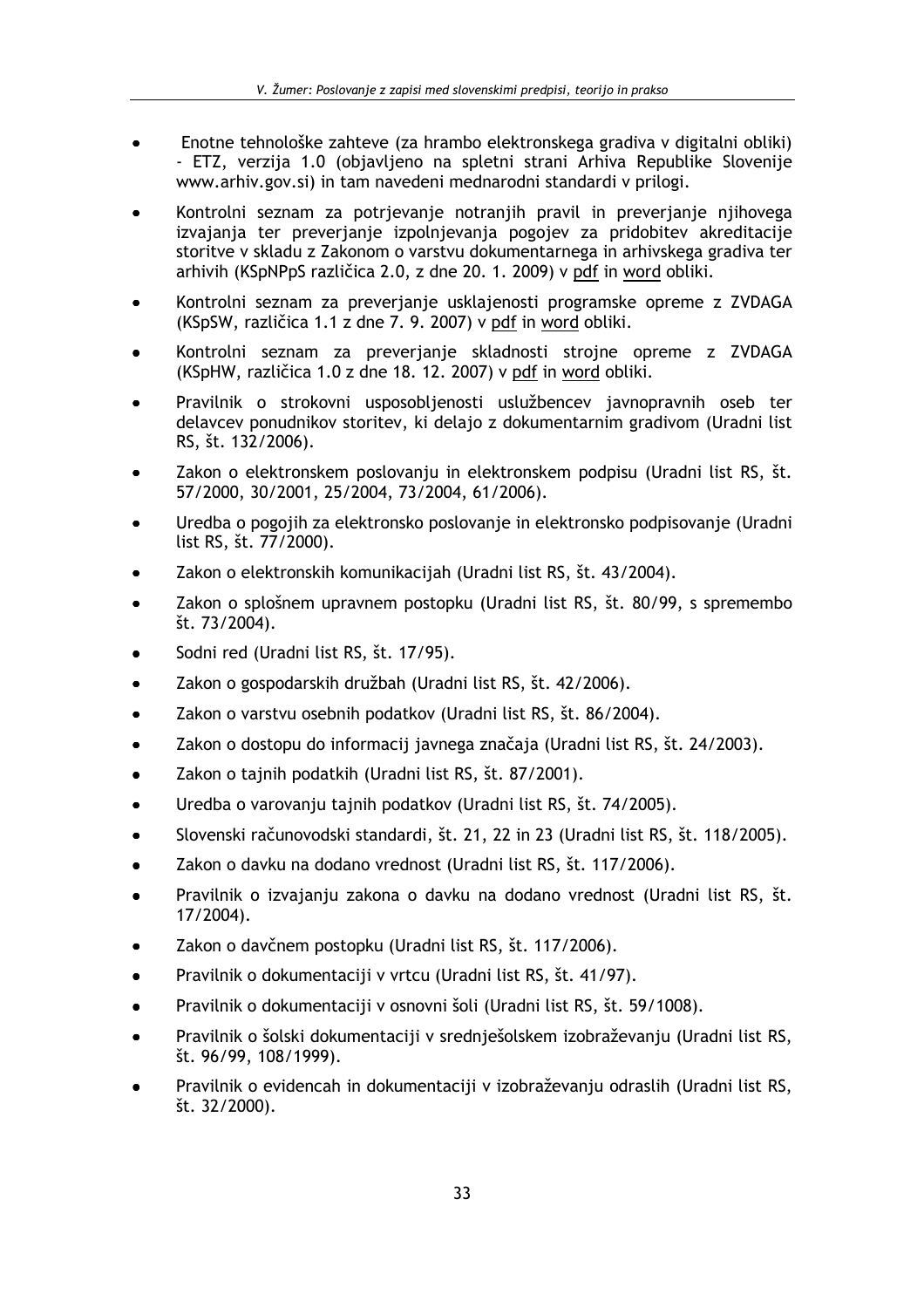Seznam najpomembnejših mednarodnih standardov in priporočil

- MoReg Model zahtev za upravljanje elektronskih dokumentov, DLM Forum 2001, Arhiv Republike Slovenije 2005, objavljeno tudi na spletni strani http://www.arhiv.gov.si (Moreg: Model requirements for the management of electronic records - MoReg Specification, European Communities, 2001). Velja že MoReg 2, ki pa v slovenščino še ni preveden.
- ISO 15489:2005, Information and documentation Records management. (Informatika in dokumentacija - Upravljanje zapisov - 1. del: Splošno, - 2. del: Smernice).
- ISO 27001, Information security management systems.
- ISO 23081:2006, Information and documentation Records management  $\bullet$ processes - Metadata for records.
- ISAD(G) 2 Splošni mednarodni standardi za arhivsko popisovanje, 2000, (General International Standard Archival Description, 2nd Edition - ISAD(G)2, 2000, International Council on Archives, http://www.ica.org).
- ISAAR 2 Mednarodni standardi za arhivski zapis o ustvarialcih arhivskega gradiva: pravnih osebah, fizičnih osebah in družinah, 2000, (International Standard Archival Authority Record for Corporate Bodies, Persons and Families, 2nd Edition - ISAAR(CPF)2, 2004, International Council on Archives, http://www.ica.org).
- BS 5454, Recommendations for the storage and exhibition of archival documents.
- NOARK-4, Norveški standard za obravnavanje elektronskih dokumentov.

Seznam oblik (formatov) zapisa za dolgoročno hrambo, ki ustrezajo Enotnim tehnološkim zahtevam za digitalno hrambo - ETZ

Tekstovni in mešani dokumenti:

- ISO Latin -2, 8859-2
- PDF/A, ISO 19005-1
- XML, SGML ISO 8879
- ODF, ISO/IEC DIS 26300

Grafični dokumenti:

TIFF - Tagged Image File Format, v. 6.0, ISO 12639, (skenirani dokumenti)

SVG - Scalable Vector Grapchis, v 1.1, W3C Specification, (vektorska slika) Kompresija:

- LZW Lempel Ziv Welch, (barvni dokumenti)
- CCITT group 4. (črno beli dokumenti)

Film/Video/Audio:

- ANSI/SMPTE 268M, (zvok in video)
- MPEG-2 ISO/IEC 13818, (zvok in video, DVD)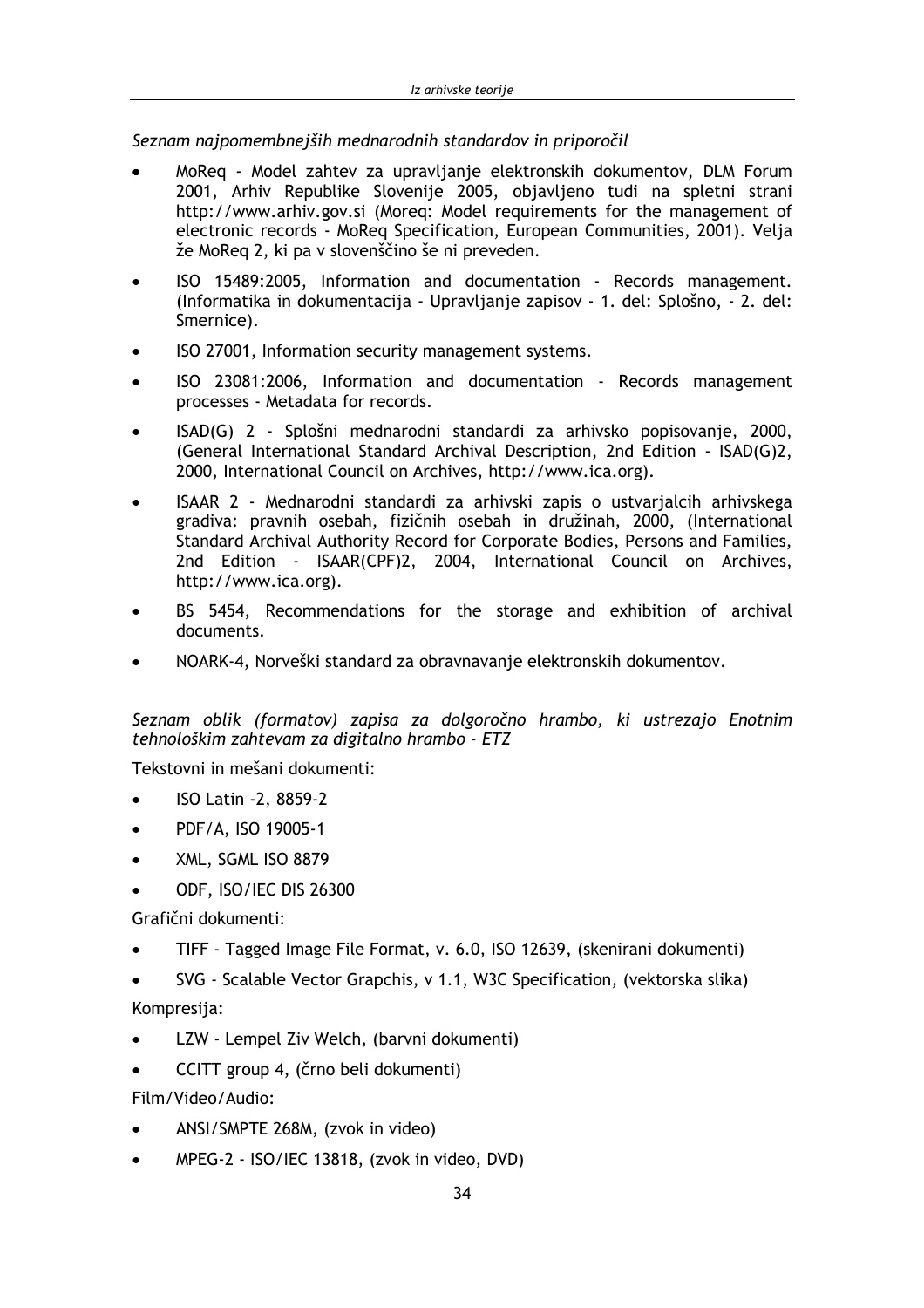MPEG-4 - ISO/IEC 14496, (zvok in video)

Osnovna literatura o pisarniškem poslovanju in arhiviranju gradiva v javni upravi po letu 1945 v Sloveniji

- Arhivski predpisi v Republiki Sloveniji, Arhiv Republike Slovenije, Ljubljana 2007.
- Artnak, Franc. Pisarniško poslovanje ljudskih odborov, priročnik, Ljubljana 1955.
- Bezek, Vanda. Strokovna obdelava arhivskega gradiva (Razvoj sistemov urejanja dokumentarnega gradiva, urejanje in popisovanje gradiva v arhivih) -Italijanski sistemi 1920-1945, Arhivi XVI, št. 1-2, Ljubljana 1993, str. 59-73.
- Bizjak, Žarko. Klasificiranje pravosodnih organov, njihovih funkcij oziroma aktivnosti ter arhivskega gradiva, Tehnični in vsebinski problemi klasičnega in elektronskega arhiviranja, Maribor 2007, str. 115-123.
- Blejec, Konrad. Pisarniško poslovanje, skripta, 1967.
- Brejc, Miha. Vsebinski način razvrščanja gradiva v gospodarstvu, Sodobni arhivi  $\bullet$ 83, Maribor 1983, str. 43-50.
- Brejc, Miha Lorbar, Martin. Priročnik za poslovne sekretarje, Ljubljana 1986.
- Enotne arhivske šifre za upravne organe, Ljudska uprava, letnik VIII/1957, št.  $9 - 10.$
- Gotovina, Vesna. Sistemi poslovanja s spisi v Sloveniji od leta 1955 dalje, Arhivi XVI, št. 1-2, Ljubljana 1993, str. 45-54.
- Grafična podoba državne uprave, Ministrstvo za javno upravo, Ljubljana 2008, objavljeno na spletni strani tega ministrstva.
- Hajtnik, Tatjana Dolgoročno zakonsko skladno e-arhiviranje, Arhiv Republike Slovenije, Ljubljana 2007 (seminarska naloga v digitalni obliki na zgoščenki).
- Ideini proiekt informacijskega sistema glavne pisarne upravnih organov, Višja  $\bullet$ upravna šola v Ljubljani, Ljubljana oktober 1987.
- Ivančič, Davor in Štriker, Marjan. Uredba o upravnem poslovanju in Pravilnik o izvrševanju uredbe o upravnem poslovanju, GV Izobraževanje, Ljubljana 2006.
- Ivančič, Davorin Štriker, Marjan. Sodobno upravno poslovanje v organih javne  $\bullet$ uprave. V: Sistemi za upravljanje z dokumenti, DOK\_SIS 2006, Kranjska Gora, 20.-22. september, Media.doc 2006.
- Izpopolnjeno vsebinsko kazalo za pisarniško poslovanje v državnih organih,  $\bullet$ zavodih in organizacijah, Republiški sekretariat za proračun in občo upravo SRS, april 1965.
- Klasifikacijski načrt z roki hranjenja dokumentarnega gradiva lokalnih skupnosti, Vlada RS, Vladna služba za lokalno samoupravo, Arhiv Slovenije, Mednarodni inštitut arhivskih znanosti pri Pokrajinskem arhivu Maribor, Liubliana, november 1997.
- Klasinc, Peter Pavel Verbič, Dušan, Dokumentarno in arhivsko gradivo v samoupravnih lokalnih skupnostih, Arhivsko društvo Maribor, Maribor 1999.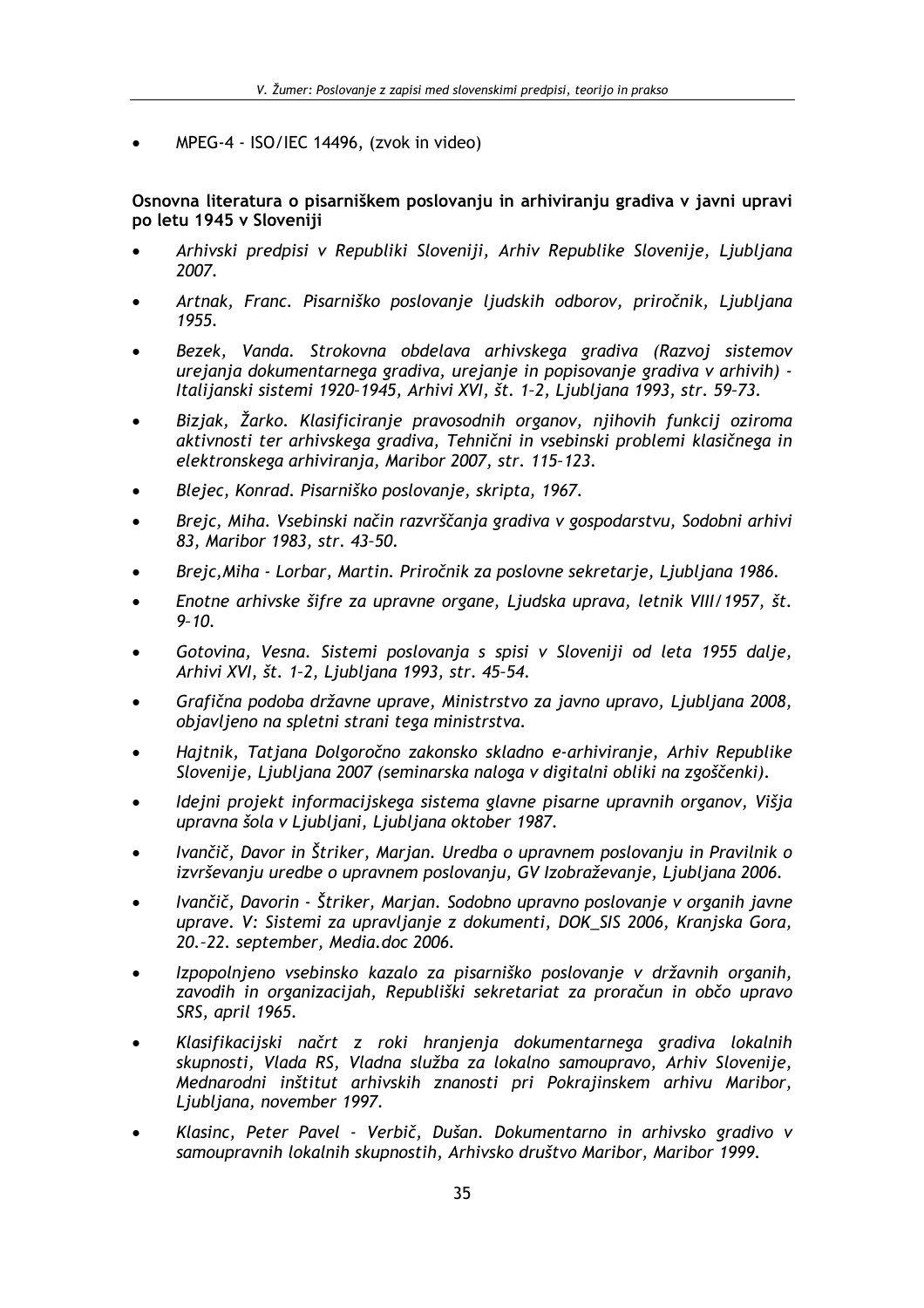- Klavora, Vera Lorbar, Martin, Pisarniško poslovanje 1 in 2, Dopisna delavska univerza UNIVERZUM, Ljubljana 1982 in 1983.
- Kopač, Janez Klasifikacijski načrti s poudarkom na enotnih načrtih klasifikacijskih znakov, Tehnični in vsebinski problemi klasičnega in elektronskega arhiviranja, Maribor 2007, str. 96-107.
- Kovač, Polonca Remic, Matjaž Stare, Janez. Uredba o upravnem poslovanju z uvodnimi pojasnili in izvedbenimi akti, Uradni list Republike Slovenije, Ljubljana 2008.
- Kranjc, Stane. Pisarniško poslovanje, Ljudska uprava, letnik XI/1958, št. 1-12 (4 članki).
- Kranjc, Stane. Predlogi za novo ureditev pisarniškega dela v državni upravi, Ljudska uprava, letnik VIII/1955, št. 7.
- Kranjc, Stane. Ugotovitve ob sedanji ureditvi pisarniškega poslovanja in predlog za poenostavitev in poenotenje, Ljudska uprava, letnik VII/1954, št.  $12.$
- Leskovec, Antoša. Sistemi pisarniškega poslovanja uprave v dobi dualizma na  $\bullet$ Ogrskem, Arhivi XVI, št. 1-2, Ljubljana 1993, str. 74-77.
- Lorbar, Martin Stare, Janez. Upravno poslovanje 1 in 2, Gospodarski vestnik, Ljubljana 1998.
- Lorbar, Martin. Klasfikacijski načrt in abecedni register gesel h klasifikacijskemu načrtu, 3. osnutek 10. 1. 1980, razmnoženo gradivo Višje upravne šole v Ljubljani, Ljubljana 1980.
- Lorbar, Martin. Miha Brejc, Pisarniško poslovanje, Republiški sekretariat za  $\bullet$ pravosodje, organizacijo uprave in proračun, Ljubljana 1979.
- Lorbar, Martin. Ravnanje z zapisi (Pisarniško poslovanje), Upravna akademija, Ljubljana 1998.
- Lorbar, Martin. Slobodan Rakočevič, Izboljševanje upravnega in pisarniškega dela z računalniki, Ljubljana 1976.
- Novak, Miroslav Preslikave vsebin v arhivskih strokovnih postopkih, Pokrajinski arhiv Maribor, Maribor 2007.
- Peklar, Feliks. Sodobno pisarniško poslovanje, Ljubljana 1985.
- Perenič, Gorazd Pravna ureditev elektronske hrambe, Planet GV, poslovno  $\bullet$ izobraževanje, d. o. o., seminar Arhivirajte po novem, Ljubljana oktober 2007.
- Pisarniško poslovanje (priročnika), Sekretariat Izvršnega sveta za občo upravo LRS, 2 izdaji, Ljubljana 1961 in Ljubljana 1962.
- Pisarniško poslovanje v državnih organih, zavodih in organizacijah, Časopisni zavod Uradni list SRS, Ljubljana 1964 (izpopolnjena izdaja priročnikov iz leta 1961 in 1962).
- Pisarniško poslovanje, Priročnik za organizacijo, metode in tehniko dela v javni upravi, Sekretariat Izvršnega sveta za občo upravo LRS, Ljubljana 1961.
- Pivk, Olga Razvoi sistemov razvrščania in odlagania spisovnega gradiva, Tehnični in vsebinski problemi klasičnega in elektronskega arhiviranja, Maribor 2007. str. 108-114.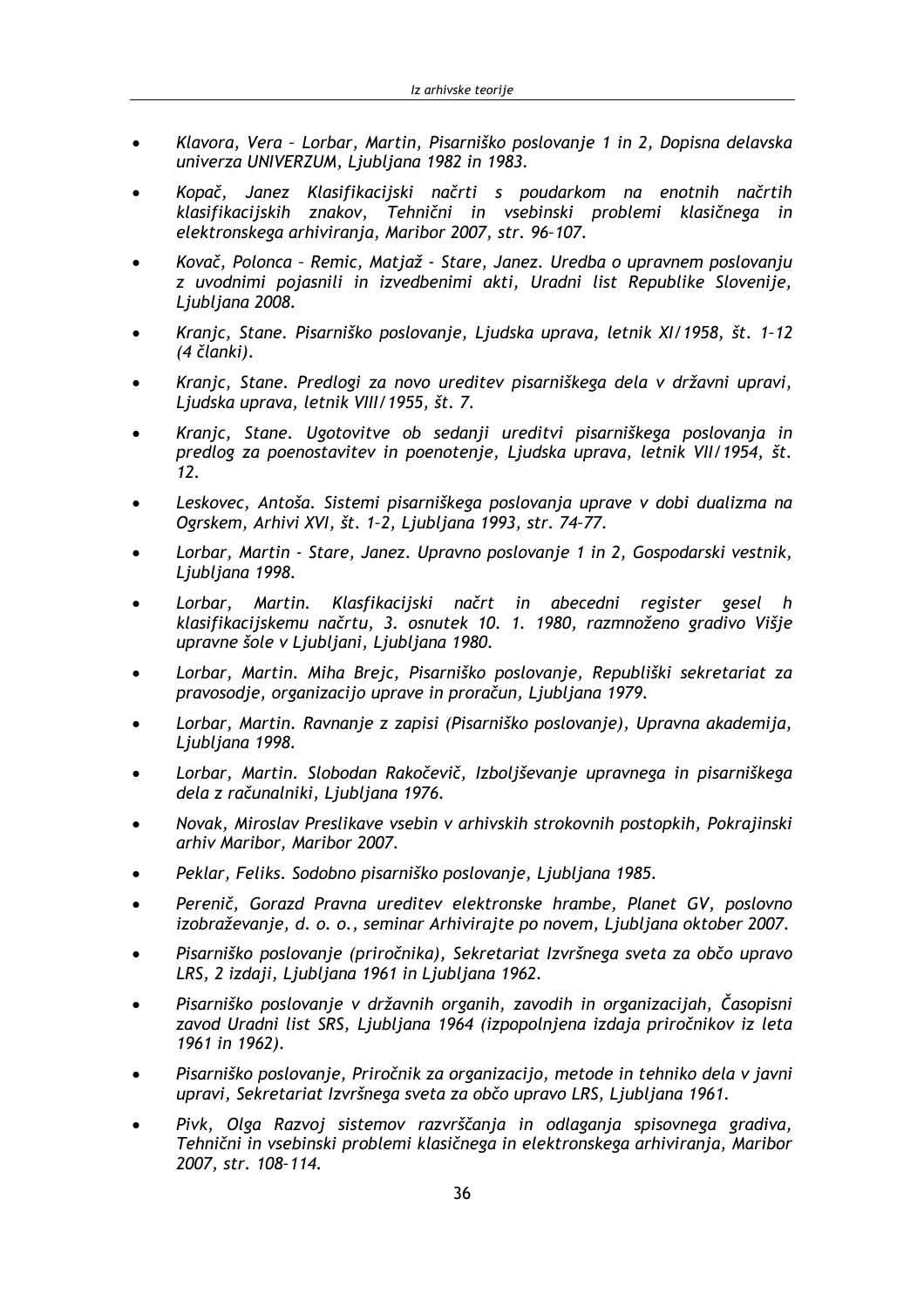- Priročnik celostne podobe državne uprave, 2005, osnutek, ki je bil do leta 2008 objavljen na spletni strani Ministrstva za javno upravo.
- Priročnik za strokovno usposabljanje delavcev, ki delajo z dokumentarnim gradivom, Republiški komite za kulturo in Časopisni zavod Uradni list SR Slovenije, Ljubljana 1984.
- Registraturni načrt za namestništvo in okrajna glavarstva na Kranjskem, za obiavo pripravila in prevedla Olga Pivk, Arhiv Republike Slovenije, Liubliana 1996.
- Sistemi prvobitnog sređivanja u upravnim registraturama (več avtorjev), Arhivist XX, št. 2, Beograd 1970, str. 95-179.
- Specifikacija MoReq Model zahtev za upravljanje elektronskih dokumentov, DLM Forum - Evropska komisija 2001, Arhiv Republike Slovenije 2005, www.gov.si/ars, mju.gov.si, www. Dlmforum.eu.org.
- Splošni mednarodni standardi za arhivsko popisovanje ISAD(G). Mednarodni standardi za arhivski zapis o ustvarjalcih arhivskega gradiva: pravnih osebah, fizičnih osebah in družinah - ISAAR. Za objavo pripravila in prevedla Olga Pivk, Arhiv Republike Slovenije, Ljubljana 1998. Najnovejša verzija ISADG iz leta 2000 v slovenščino v celoti še ni bila prevedena, temveč je predstavljena v članku Olge Pivk, Druga izdaja splošnih mednarodnih standardov za arhivsko popisovanje, Arhivi, XXIII, št. 2, Ljubljana 2000, str. 117-128. V slovenščino tudi še nimamo prevedene zadnje verzije ISAAR iz leta 2002.
- Tršan, Lojz. Primeri pisarniškega poslovanja občin in okrajev od leta 1956  $\bullet$ dalje, Arhivi XVI, št. 1-2, Ljubljana 1993, str. 55-58.
- Tul, Vlasta. Odzivi regionalnih arhivov na enotni načrt klasifikacijskih znakov z roki hrambe za vzgojno-izobraževalne zavode, Tehnični in vsebinski problemi klasičnega in elektronskega arhiviranja, Maribor 2007, str. 129-133.
- Valenčič, Kristina Ivančič, Davorin Upravno poslovanje in podpora informacijske tehnologije v vzgojno-izobraževalnih zavodih, Planet GV, Ljubljana 2007.
- Verbič, Dušan Vrezec, Vika Jurečič, Marko. Pregled informacijskega sistema Sekretariata Izvršnega sveta SRS, Sodobni arhivi 83, Maribor 1983, str. 160-182.
- Vilfan, Sergij in Žontar, Jože. Arhivistika, arhivski učbenik, Arhivsko društvo Slovenije, Ljubljana 1973, str. 23-47.
- Vilfan, Sergije, Decimalna klasifikacija u arhivistici, Arhivist VI, Beograd 1956, zv. 2. str. 3 - 14.
- Žontar, Jože, Arhivi občinskih liudskih odborov v LR Sloveniji, Arhivist IX, 1960, zvezek. 1, Beograd 1960, str. 37-44.
- Žontar, Jože, Razvoi sistemov poslovania s spisi pri upravnih oblasteh do reforme pisarniškega poslovanja leta 1956, Arhivi XVI, št. 1-2, Ljubljana 1993, str. 30-44.
- Žumer, Vladimir Od nastanka zapisa do predaje arhivskog gradiva u slovenskoj javnoj upravi, Modernizacija hrvatske uprave, Savremena javna uprava, Zagreb 2003. str. 305-331.